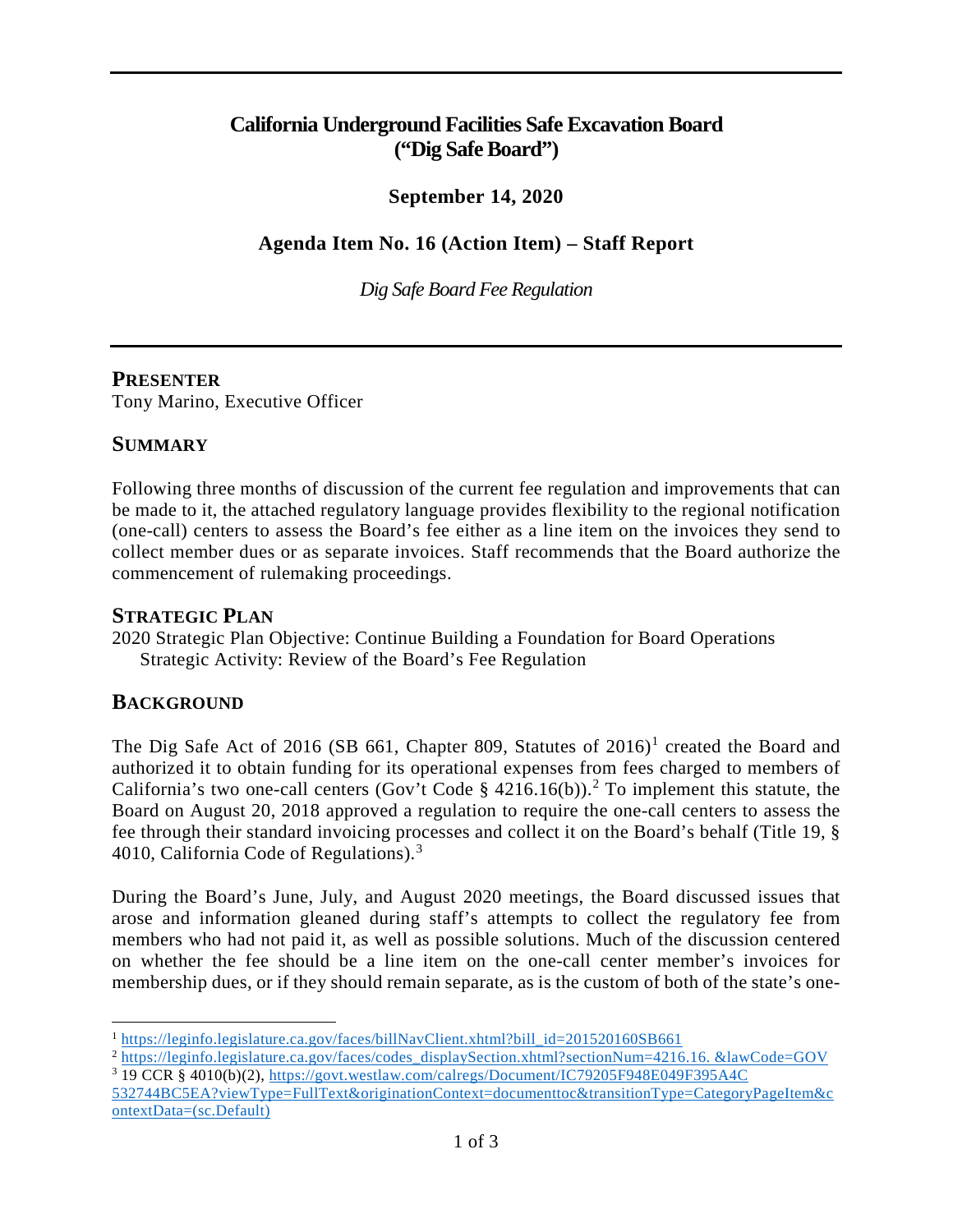call centers, DigAlert and USA North 811. The representative from USA North 811 suggested that the regulation be flexible, as while it is currently more convenient for the one-call centers to use two separate invoices, that may not always be the case.

# **DISCUSSION**

Following the discussion at the August 2020 Board meeting, staff made several changes to the proposed regulatory language.

- 1. **Rearranged the requirements into two code sections**. To increase clarity, the language is now split into two code sections to make a distinction between information that one-call center members needed to know (related to how their fee was calculated and how to pay it) and what the one-call centers needed to know (in order to collect it).
- 2. **Adding definitions for "calculation year" and "billing year"**. To increase clarity, several definitions were moved out of Section 4010 (a) to separate the definition of the fee equation from the definition of its constituents. New definitions include that of "calculation year" and "billing year". The dollar amount of "Board operational expenses" was removed from subdivision (a) to a new subdivision (e) for both clarity (as described above) and to allow the display of fee amounts for the time periods so that a reader could better see that the revenue requirement has changed.
- 3. **Clarifies to a member that their fee is remitted to the one-call center**. While this is implicit in the existing regulation, it has been made explicit here.
- 4. **Clearly defines the six-month transition period**. The transition from billing on a calendar to billing on a fiscal year requires a six-month transition period (January 1, 2022 to June 30, 2022). This period has its own "calculation year" (January 1, 2021 to June 30, 2021) and affordance to the one-call center for how to bill during that period if the call center wouldn't normally send an invoice (4011(e)).
- 5. **Provides the one-call centers the option of using either a line item or a separate invoice for the fee**. This provides flexibility to the one-call centers. Should a one-call center elect to provide separate invoices for their dues and for the regulatory fee, those invoices would need to be sent at substantially the same time to reduce confusion for members at getting the second invoice.
- 6. **Requires the one-call centers to make reasonable efforts to make their members aware of balances and credits to their fee accounts**. This is in response to hearing from some members that they were not aware that they hadn't paid all of their fees.
- 7. **Requires the one-call centers to invoice for a late fee and provide prior notice**. Following the offer from the one-call centers in the August meeting and followed up in their August 20 letter (**Attachment A**), the language would require the one-call centers to invoice for a late fee for an invoice unpaid after 90 days and requires a notification of the impending late fee no later than 30 days from that time.
- 8. **Allows the one-call centers to use the Board's seal**. To add legitimacy to invoices provided by the one-call centers to their members, the regulation allows them to use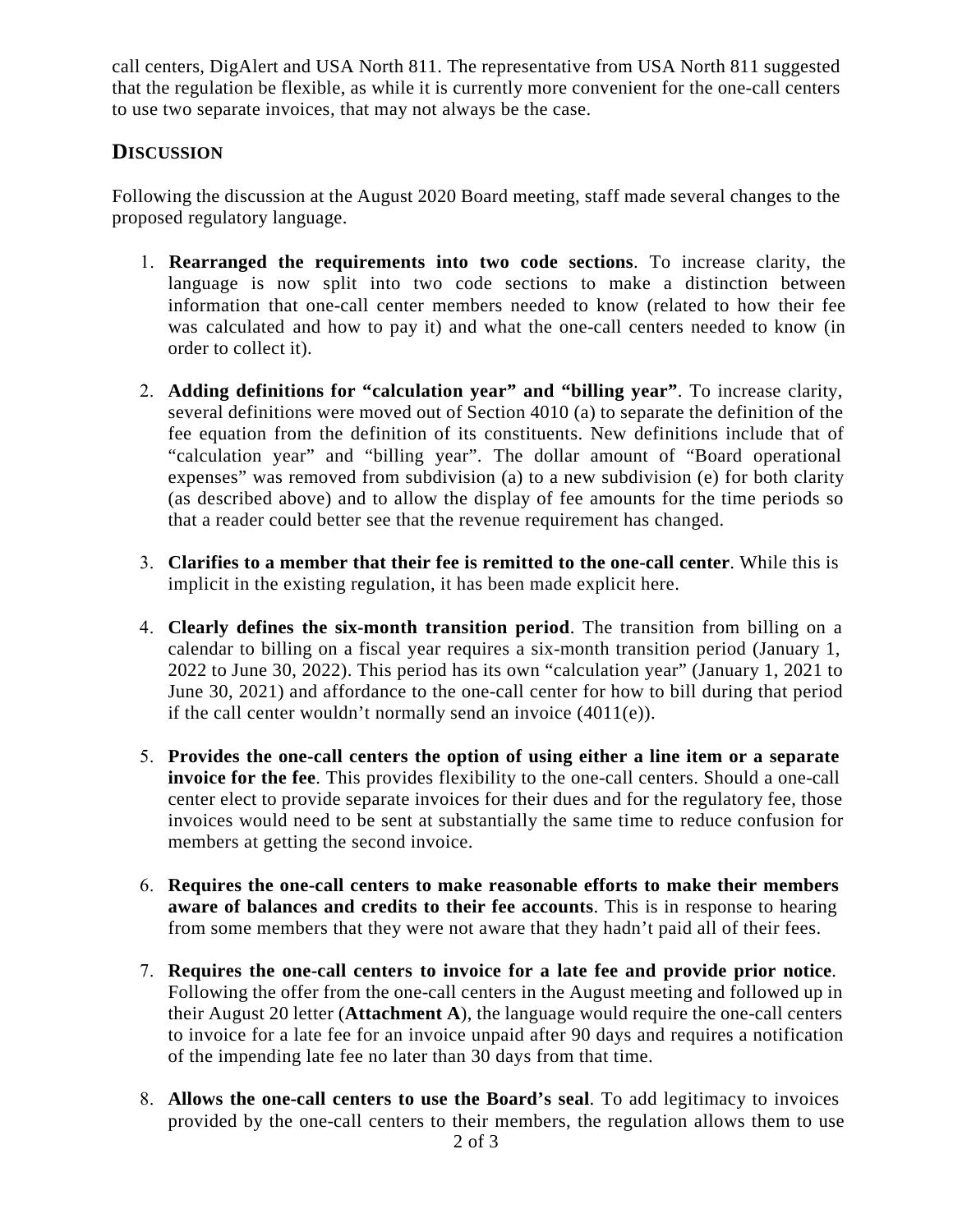the Board's seal with language "*Use of the Dig Safe Board seal is authorized pursuant to Section 4011 of Title 19 of the California Code of Regulations.*"

The following provisions are preserved from the August draft language:

- Delay the billing year for an extra six months
- Require the Board to post member fee amounts on March 1 in advance of the July 1 billing year
- Bill only for new tickets instead of new, renewal, and remark tickets
- Reduce the drop in revenue requirement starting 2022 from \$3.2 million  $($7.0M \rightarrow $3.8M)$  to \$2.0 million  $($7.0M \rightarrow $5.0M)$
- Require the one-call centers to provide fee and member data to the Board monthly and quarterly
- Require the one-call centers to remit fee revenue quarterly instead of semi-annually

## **RECOMMENDATION**

Approve Resolution No. 20-09-02 authorizing the adoption of regulations to update fee regulations pursuant to the Dig Safe Act of 2016 and authorizing rulemaking proceedings.

## **ATTACHMENTS:**

- *A. Letter to Carl Voss from Ann Diamond and James Wingate, August 20, 2020*
- *B. Draft Fee Regulations*
- *C. Resolution No. 20-09-02*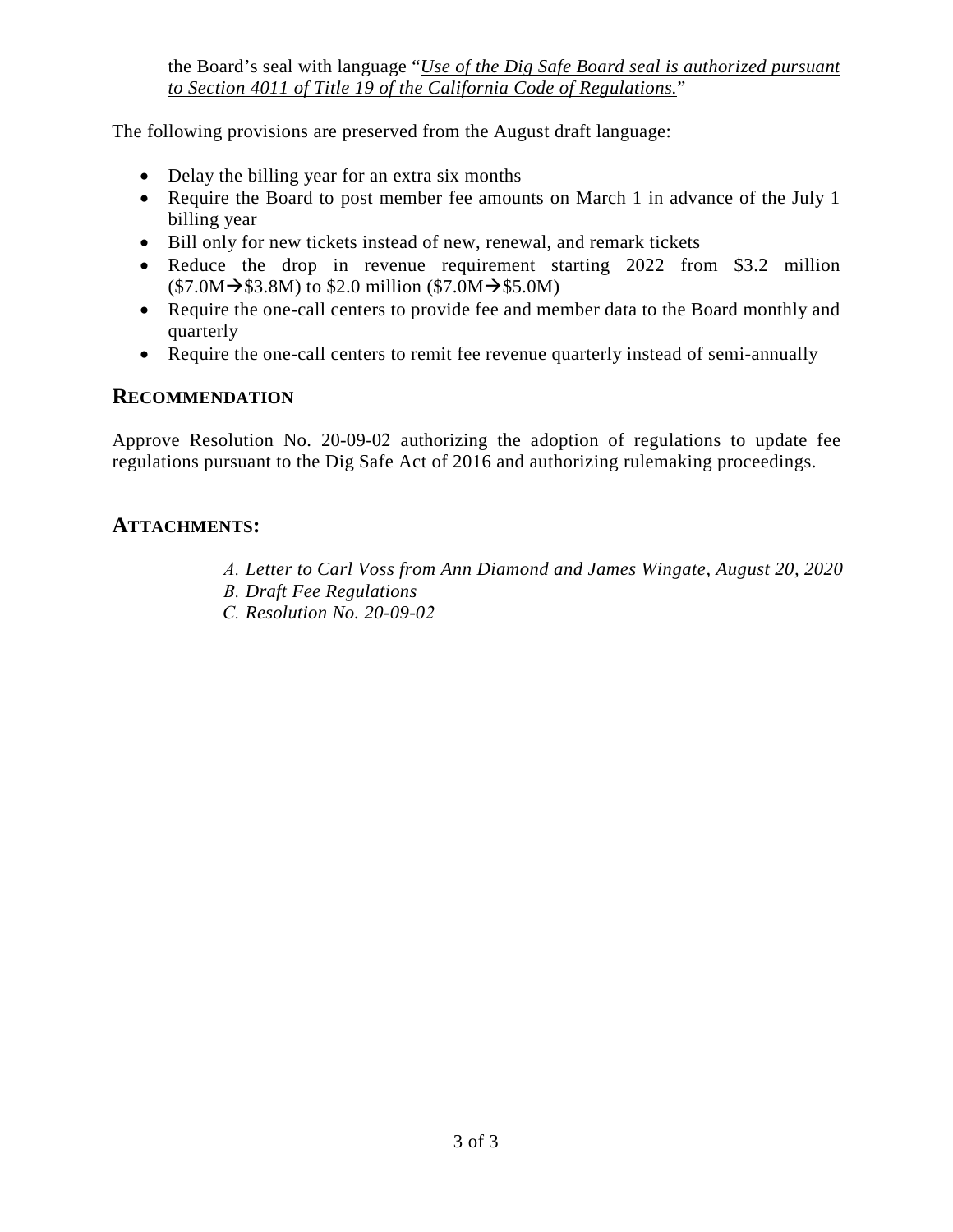#### **Attachment A**

August 20, 2020

California Underground Facilities Safe Excavation Board Office of the State Fire Marshall 2251 Harvard Street, Suite 400 Sacramento, CA 95815

> Re: Discussion of Dig Safe Board Regulatory Fee Item 5 on Board's August 10, 2020 Agenda

Chairperson Voss and Members of the California Underground Facilities Safe Excavation Board:

During the August 10, 2020 Dig Safe Board (DSB) meeting, after much discussion about changing the DSB regulatory fee process, the regional notification centers said while this isn't what they want to do, as from the very beginning the centers wanted to provide the billing information of its members to the DSB, if they could continue to send separate invoices they would be in charge of sending the late notices and adding the 5% fee. There was an accusation that why did the centers say they could do it now but not before. Because we didn't want to do the billing in the first place.

Please be aware that the process was working for the most part after the initial shock of what is this bill and some logistic questions until April of 2020 when the DSB sent out an invoice with the 5% penalty to members who were past due. DigAlert only became aware of these letter as we got phone calls about it because the phone numbers on the letters voice mail was full or there was no answer. When discussions of transparency and sharing of information are brought up, it would have been nice for the DSB to give a heads up that these invoices were being sent. Before the centers sent the first DSB invoice, we provided a copy of the invoice to the DSB for approval. That's when we were told that we couldn't use their logo. DigAlert did not have all the information (total operational DSB expenses, total statewide billable tickets and the members billable tickets) on the first 2 invoices sent even though nothing was said about that information being omitted when the sample invoice was presented.

Once the centers knew that the DSB had sent out late fee invoices we asked which members received them and what the additional late fees were and who had paid them directly. We have not received this information even though we've asked for it since April. The reason the centers need this information is to update our invoices to include the late fee and to reconcile those that have paid directly to the DSB otherwise those members will still show on our end as being past due.

It is for these reasons the centers said they would take over all accounting for the DSB fees. Not that we want to, but we have to, to streamline the process and not confuse our members any further.

However, in taking over the sending of invoices and the follow up collections it must be pointed out that unlike regulated companies, the centers will not be taking the amount due to the DSB as a debt on our books. If there are bankruptcies or the member refuses to pay the DSB fee, we cannot remove them as members, and it will be up to the DSB to take actions to get the money due them.

One comment that has been repeatedly made in staff reports and during Board meetings is, in essence, that it is common practice for service providers to collect regulatory fees from members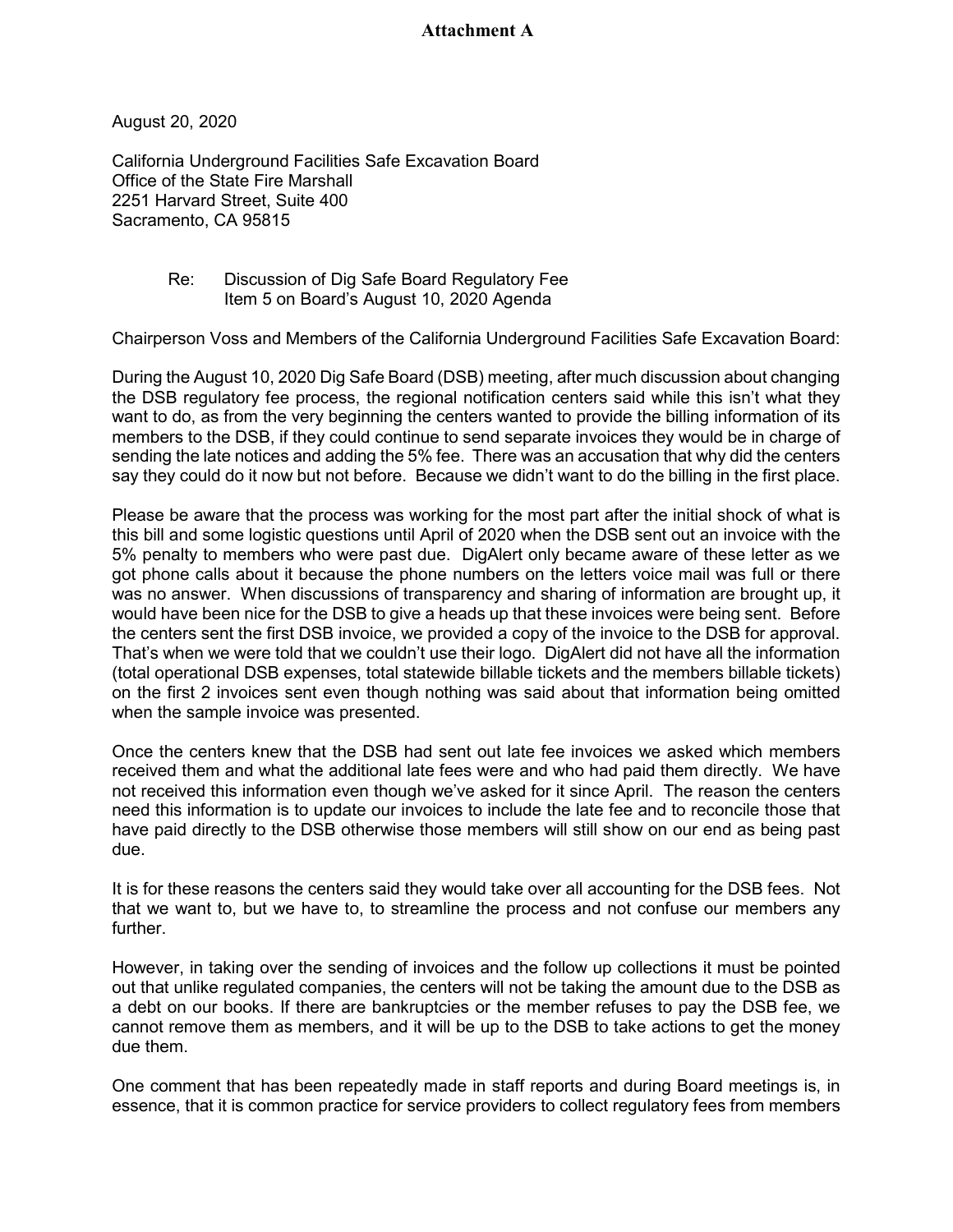on behalf of state regulators. That is certainly true. On the other hand, it is not uncommon for state agencies to collect regulatory fees directly from those who are responsible for those fees (e.g. California Vehicle License Fee). And in the case of the specific regulatory agencies cited in staff reports and by the Board which rely on utility companies as "middle-men" to collect regulatory fees, it is very important to note that the underlying statutory/regulatory structure is quite different from the Dig Safe laws, and that the history of fee collection in those arenas is quite different.

One regulatory agency mentioned by the Board and Board staff is the Federal Communications Commission ("FCC"). In one staff report it is suggested that the "Federal Communications Commission recover[s] . . . operational expenses through the use of surcharges on the bills service providers issue their customers." (See June 8-9, 2020 staff report at p. 2) This is not entirely accurate. It is true that "Annual regulatory fees are mandated by Congress pursuant to Section 9 of the Communications Act of 1934, as amended" and that "Section 9 requires the Commission to collect regulatory fees to recover the regulatory costs associated with [ ] its enforcement, policy and rulemaking, user information, and international activities." (https://www.fcc.gov/licensing-databases/fees/regulatory-fees) However, in its various "regulatory fee fact sheets" for industry specific guidance, the FCC provides more detailed information about who is responsible for those fees. As can be seen in those fact sheets, the FCC imposes those fees upon the service providers themselves, not the end-users of the utility services. (See, e.g., Regulatory Fees Fact Sheet re Commercial Wireless Services; Regulatory Fact Sheet re Cable Television Systems)

But then why do consumers see those fees on their cable or wireless bills? As explained with respect to the Universal Service Charges seen on bills (which are meant to assist the government in ensuring reasonable access rates for telephone services) "the FCC does not require this charge to be passed on to you, but service providers are allowed to do so." [\(https://www.fcc.gov/consumers/guides/understanding-your-telephone-bill\)](https://www.fcc.gov/consumers/guides/understanding-your-telephone-bill)

The California Public Utilities Commission ("CPUC") has also been mentioned as using a model wherein service providers collect regulatory fees from end-users on behalf of regulatory agencies. Unlike the FCC fees discussed in the previous paragraphs, fees collected by telephone companies on behalf of the CPUC are charges to the end-user of the services. Further, the Revenue and Taxation Code specifically requires utility companies to bill end-users for regulatory fees on the same invoice as the costs for the utility service itself. (See, e.g. Cal. Rev. & Tax Code sections 40019 & 40020 [collection of energy resources surcharge fee by suppliers from customers]; 41021 & 41022 [collection of emergency telephone users surcharges by suppliers from customers]).

While it might appear that the model used by the utilities subject to the CPUC should be feasible for one-call notification centers, there are significant differences in the statutory schemes that make this very difficult. Although the fee is imposed upon the end-user in the examples described above, the code says that the "surcharge required to be collected . . . constitutes [a] debt[] owed" by the provider to the state of California (See Cal. Rev. and Tax Code sections 40021 and 41023). Note that the law does not say that the amount of the surcharge actually collected by the utility constitutes a debt to the state, but the amount required to be collected. Thus, it is the utility's responsibility to either: (1) simply pay the amount that should have been paid by the end user regardless of whether the payment was actually received, or (2) withhold that amount from payment to the state by claiming that amount as a form of "credit" on returns that must be submitted to the state. (See, e.g. Cal. Rev. & Tax Code 40061 et seq.)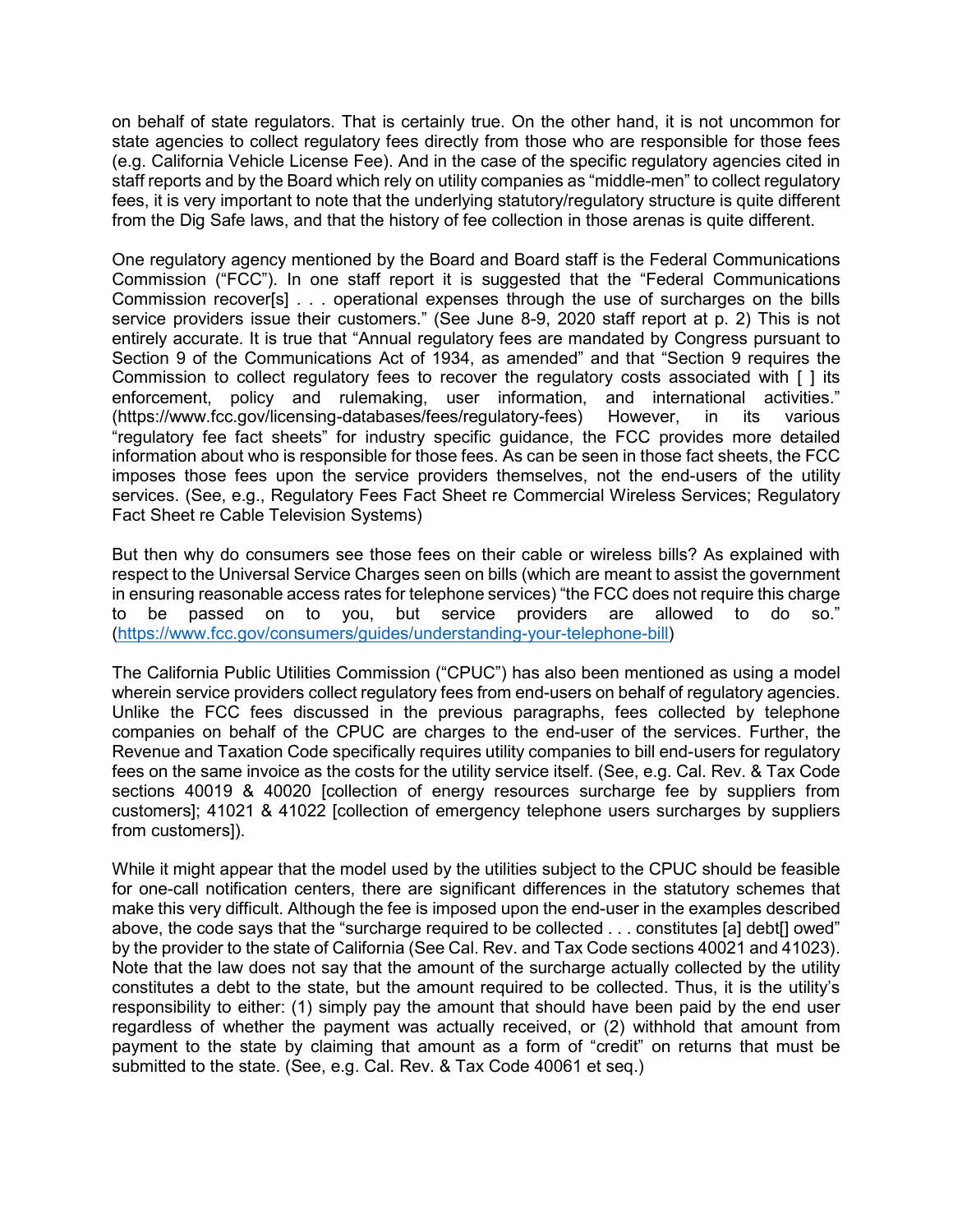The centers have always tried to work with the DSB as our missions are the same – preventing damage to underground lines as the communications link between excavators and owners of underground lines. We want to continue as safe digging partners but with the understanding that we are nonprofit mutual benefit corporations that are not regulated in the same manner as large for profit companies.

We hope that the information provided above explains again why the centers are suggesting that we take over the invoicing, collection, past due notifications and late fee charges but as separate invoices. We will meet with staff, as discussed at the meeting on August 10, 2020, but wanted to make our position clear as to why we have come to this conclusion.

Should the DSB wish to discuss further or have any questions, feel free to reach out to us.

Sincerely,

Ann Diamond James Wingate

Executive Director – USA North 811

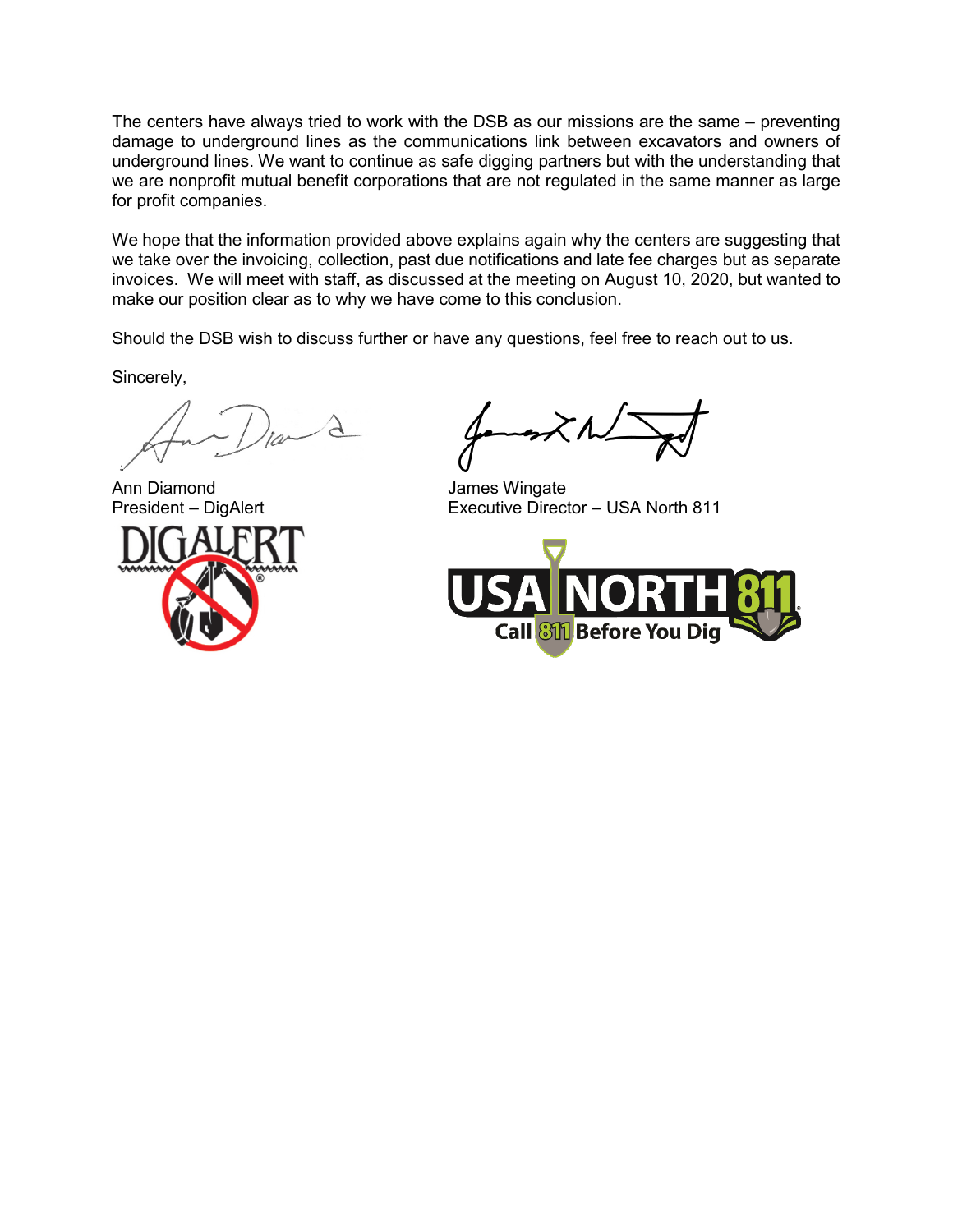## **Attachment B**

#### **4010. Fees**

(a) (1) Each member of a regional notification center as defined in Government Code, section 4216, subdivision (q) who receives more than 200 *or more*  locate request transmissions in the previous calendar*calculation* year shall pay a fee to support the operational expenses of the California Underground Facilities Safe Excavation Board as provided in the following formula:

Fee = (member locate request transmissions / statewide locate request transmissions) X Board operational expenses

(2) In the formula above:

(A) "member locate request transmissions" represents the number of locate request transmissions the member of the regional notification center received in the previous calendar*calculation* year;

(B) "statewide locate request transmissions" is the total number of locate request transmissions issued by the regional notification centers in the previous calendar*calculation* year, not including those locate request transmissions issued to members who received less than 200 locate request transmissions in the previous calendar*calculation* year; and

(C) "Board operational expenses" is the sum of the estimated operational expenses,*expenses reflected in subdivision (b),* including any loan repayment, of the California Underground Facilities Safe Excavation Board in the *current calendarbilling* year, subject to the State Budget Act. The "Board operational expenses" is \$7 million for each calendar year 2019, 2020, and 2021, subject to the State Budget Act. The "Board operational expenses" is \$3.8 million for calendar year 2022 and each calendar year thereafter, subject to the State Budget Act.

(3) The "member locate request transmissions," "statewide total locate request transmissions," and the "Board operational expenses" shall be reflected on the invoice to each member of a regional notification center.

(b) (1) Each member of a regional notification center shall remit the fee under subdivision (a) to the regional notification center by the due date in the billing statement issued by the regional notification center.

(2) At least semi-annually on April 1 and October 1, the regional notification centers shall submit to the California Underground Facilities Safe Excavation Board the fees received by the regional notification centers as of the date of submittal to the California Underground Facilities Safe Excavation Board.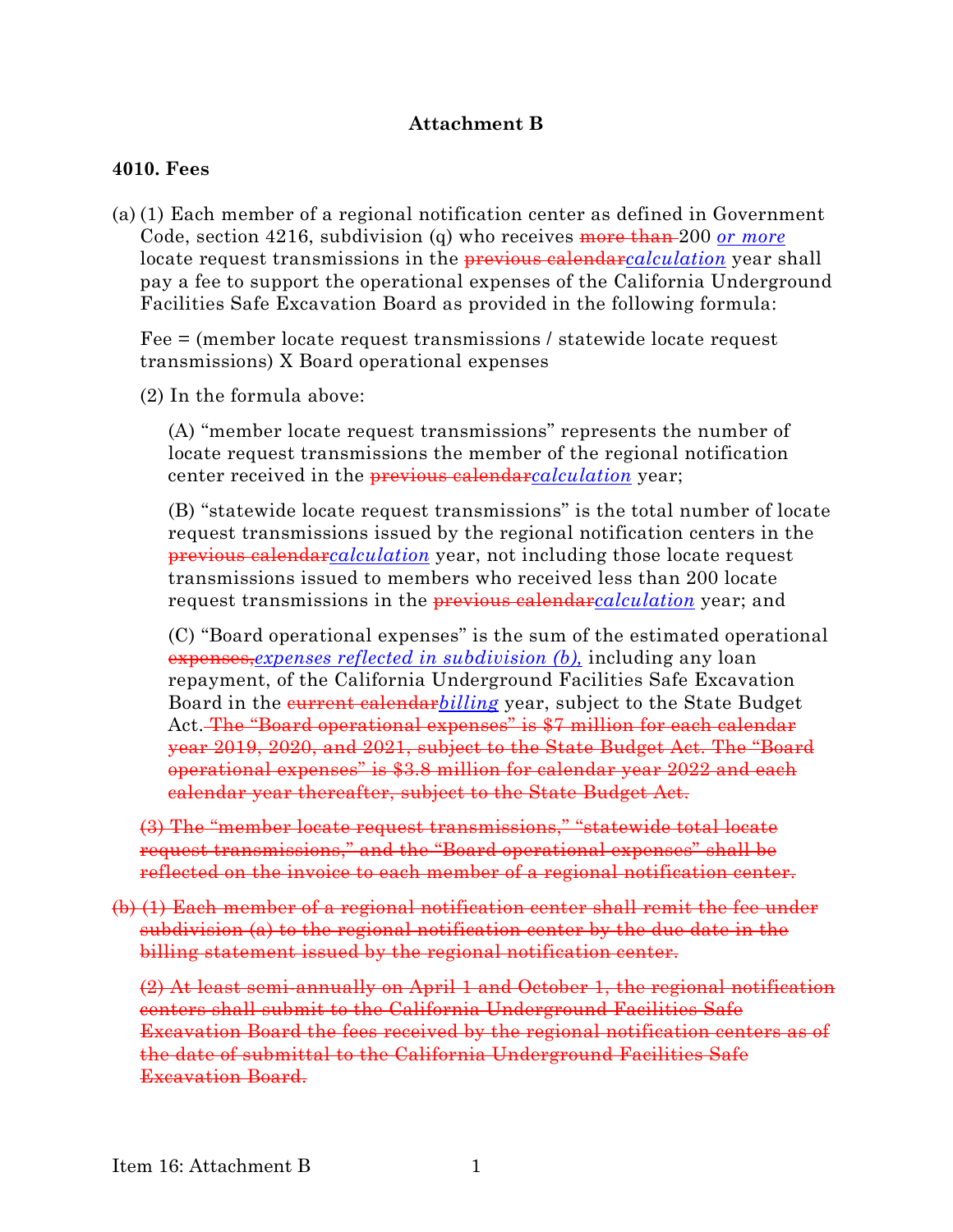(c) If a member fails to pay the fee by the due date in the billing statement as provided in subdivision (b), the Board shall issue an invoice to seek and obtain the fee directly from the member and charge the member a late fee of 5% of the amount of the fee, in addition to the fee due in the billing statement. The regional notification centers shall inform the Board of any failure to pay the fee and shall provide a copy of the member's billing statement.

*(b) The value of the estimated operational expenses in subdivision (a)(2)(C), subject to the State Budget Act, is the following for the following time periods:*

*(1) \$7 million for each calendar year 2019, 2020, and 2021.* 

*(2) \$2.5 million for the period of January 1, 2022 to June 30, 2022.*

*(3) \$5.0 million for the billing year that begins on July 1, 2022 and for each billing year thereafter.*

*(c) The Board shall post to its website by March 1 of each year, the statewide locate request transmissions from the recently ended calculation year, the member locate request transmissions for each member of a regional notification center from the calculation year, and the amount of regulatory fees to be paid by each member of a regional notification center in the upcoming billing year.*

- *(d) (1) A member shall remit payment to the regional notification center who issued the invoice to the member.*
	- *(2) A member who fails to pay the fee within 90 days of the date the invoice was issued pursuant to Section 4011 is subject to a late fee of 5% the amount of the fee, in addition to the fee due on the invoice.*

(d)*(e)* For purposes of this section, "locate request transmission" *the following terms have the following meanings:*

- *(1) "Billing year" means the July 1 to June 30 period in which the Legislature authorizes expenditures in the State Budget Act.*
- *(2) "Calculation year" means the January 1 to December 31 period before the beginning of the billing year.*
- *(3) "Locate request transmission"* means the notification provided by a regional notification center to an operator to locate and field mark in response to a new <del>or renewed</del> ticket, as identified in Government Code section 4216.2, subdivision  $\left(\theta\right),\left(\theta\right)$  or to a new ticket created to replace an expired ticket, as identified in Government Code section 4216.2, subdivision (i), or to a ticket requesting a remark, as identified in Government Code section 4216.3, subdivision (b).*(i).*

*(f) For the period of January 1, 2022 to June 30, 2022, the fee shall be calculated*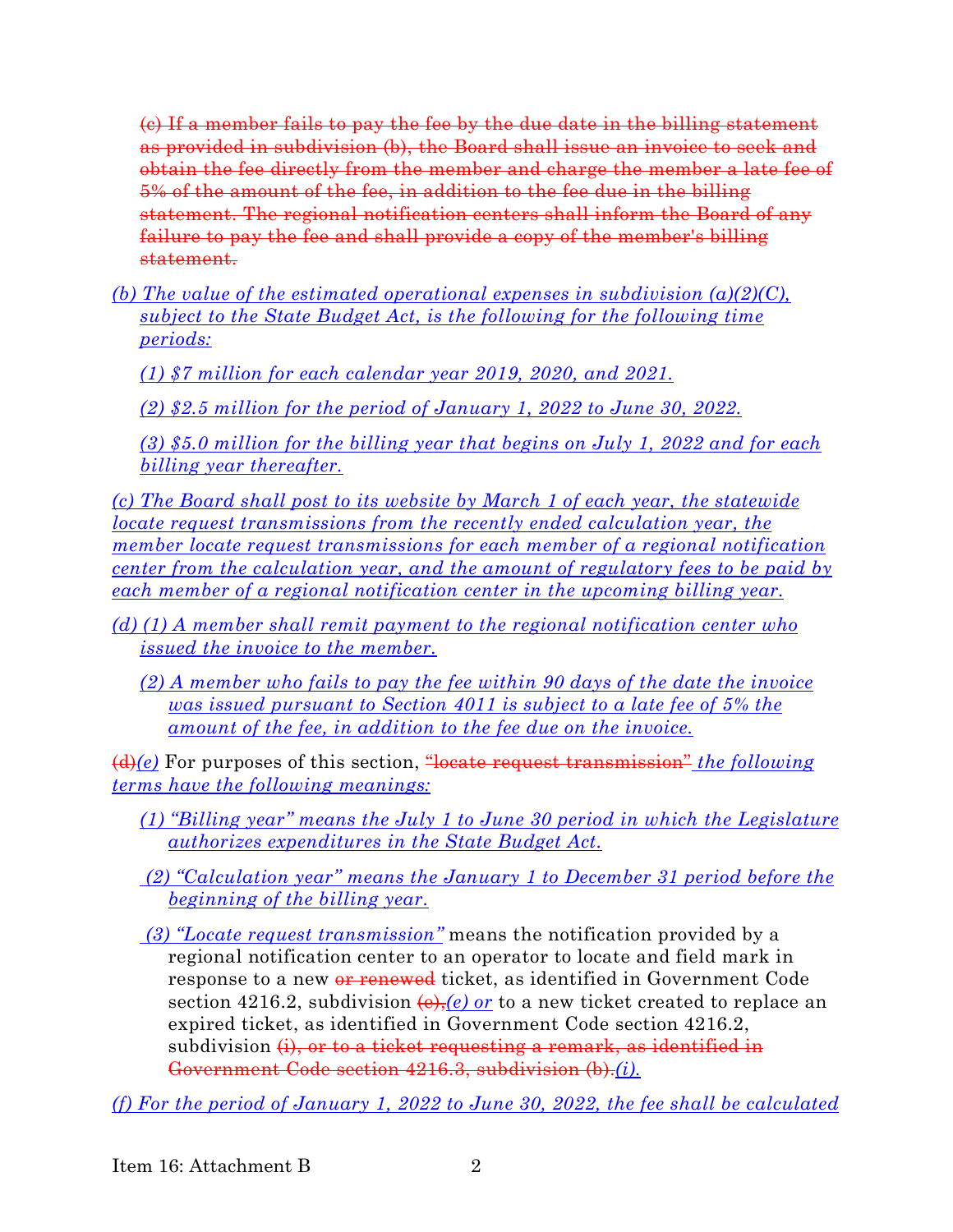*pursuant to subdivision (a) with the following modifications:*

- *(1) The calculation year shall be January 1, 2021 to June 30, 2021.*
- *(2) The billing year shall be January 1, 2022 to June 30, 2022.*
- *(3) The Board operational expenses shall be as identified in subdivision (b) paragraph (2).*

# *4011. Fee Collection*

- *(a) A regional notification center shall collect the fee described in Section 4010 from its members on the Board's behalf. A regional notification center shall send an invoice to a member on the same billing cycle it uses to send the invoice to the member for dues to pay the operating costs of the regional notification center pursuant to Government Code 4216.1.* 
	- *(1) A regional notification center shall use one of the following two methods when invoicing to their members for the fee:* 
		- *(A)A line item on the invoice that the regional notification center sends to a member to collect member dues.*
		- *(B)An invoice dedicated to the fee.*
			- *(i) A regional notification center shall send an invoice to a member for the fee at substantially the same time as the regional notification center sends an invoice to the member for dues to pay the operating costs of the regional notification center.*
	- *(2) A regional notification center shall make reasonable efforts to inform members of past due balances and account credits.*
	- *(3) An invoice sent pursuant to this subdivision shall include the "member locate request transmissions," "statewide total locate request transmissions," and "Board operational expenses," as defined in Section 4010 subdivision (a).*
	- *(4) A regional notification center may use the Board seal on an invoice requesting a member pay of the Board's fee, a statement informing a member of balance due for the Board's fee, or communication informing a member of the consequences of late payment or nonpayment of the Board's fee, if the document contains the following language:*

*"Use of the Dig Safe Board seal is authorized pursuant to Section 4011 of Title 19 of the California Code of Regulations."*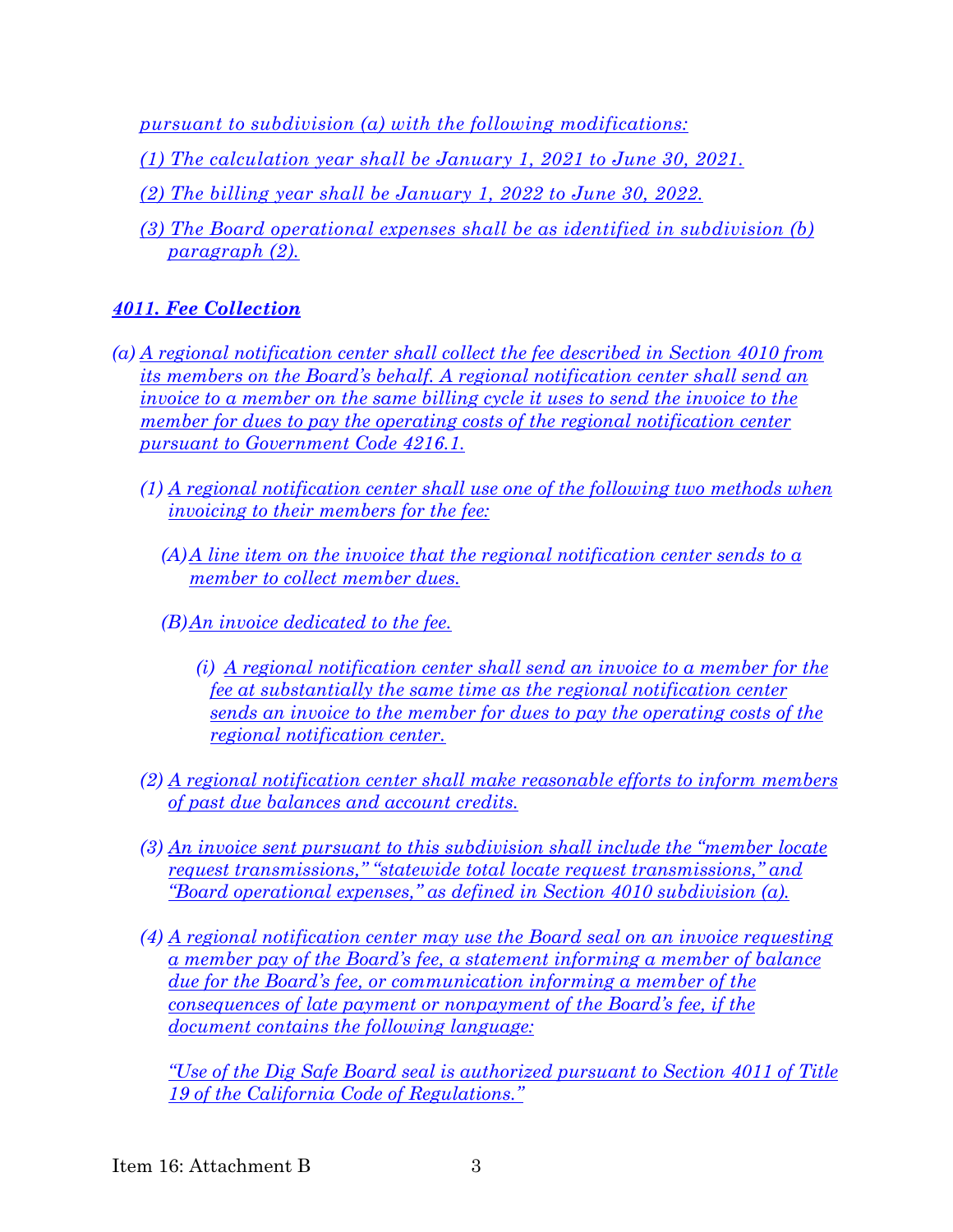- *(5) If, using the member contact information available to it, a regional notification center is unable to provide an invoice for the fee to a member, the regional notification center shall inform the Board.*
- *(b) (1) A regional notification center shall reissue an invoice to a member who has not paid an invoice within 90 days of receipt. The regional notification center shall include the 5% late fee described in Section 4010 subdivision (d)(2).* 
	- *(2) Prior to reissuing the invoice pursuant to paragraph (1), the regional notification center shall send a reminder to the member of the unpaid invoice no later than 30 days before reissuing the invoice that includes the 5% late fee. The reminder will notify the member of the date at which the 5% late fee applies.*
- *(c) A regional notification center shall the remit fee revenues that it collected prior to January 1, April 1, July 1, and October 1 each year. The regional notification center shall remit the fee revenues within 15 days of the dates above.*
- *(d) A regional notification center shall provide the following information to the Board electronically:*
	- *(1) Within 15 days after the end of each month, information about invoices for the fee issued and payments received in the previous month, including the following:*
		- *(A)For each member, the invoice number, invoice due date, amount of the regulatory fee, and the applicable email or physical address the invoice was sent to.*
		- *(B)For each member, the invoice number, payment received date, amount of payment received, identifying information about the payment such as check, ACH, or other payment identification number.*
		- *(C)A copy of any invoice to collect the fee sent.*
	- *(2) Within 15 days after the end of each calendar quarter described in subdivision (c), regional notification center membership information about the following:* 
		- *(A)The number of locate request transmissions, as defined in Section 4010 subdivision (e)(3), each member received in the recently-ended quarter.*
		- *(B)The membership of the regional notification center, including the member identification code, any member identification sub-code.*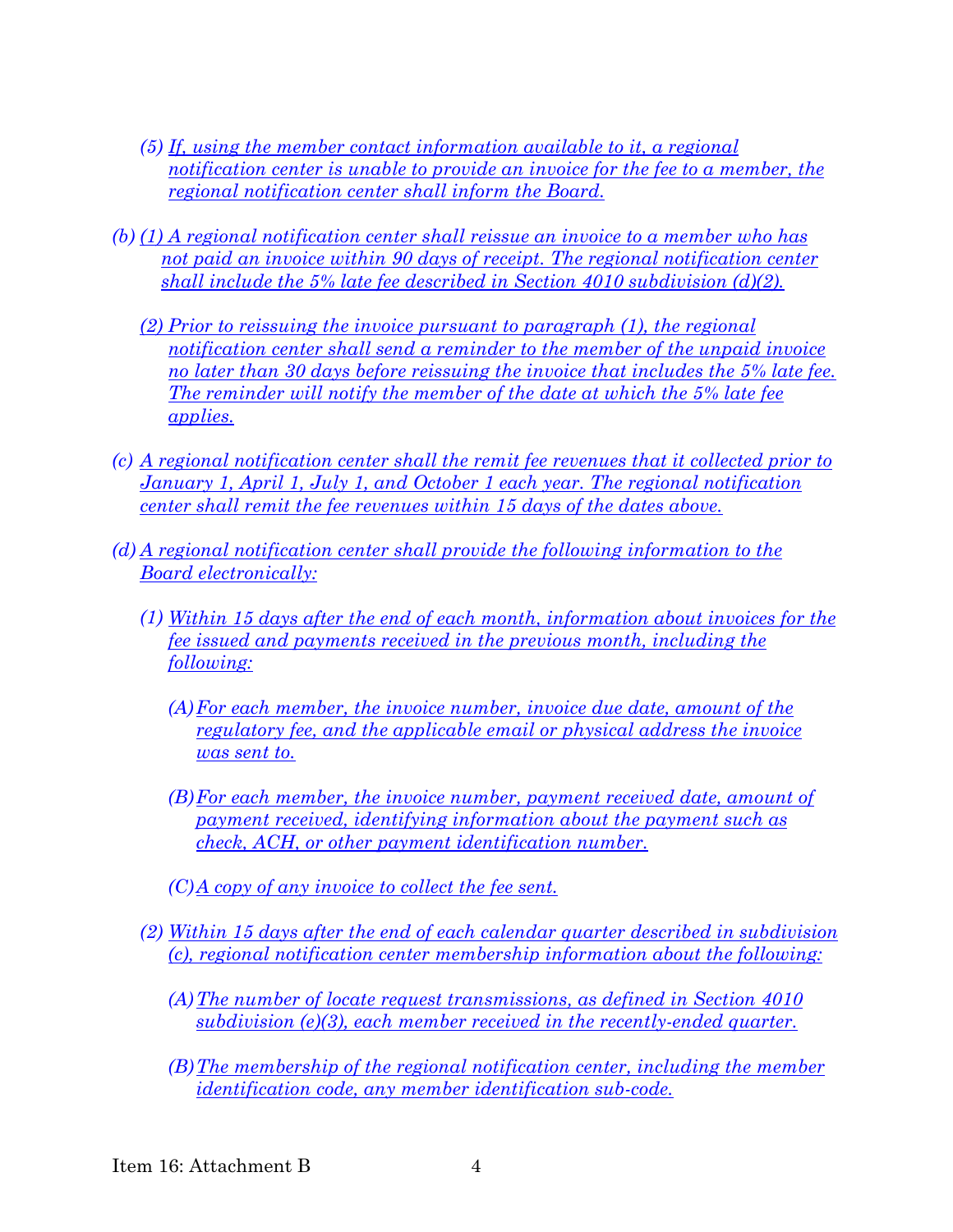*(C)Contact information for each member, including the names, phone numbers, and email addresses for the general contact and billing contact.*

- *(3) Information provided pursuant to paragraphs (1) and (2), except for subparagraph (C) in paragraph (1), shall be provided in tabular form, each of entry of which shall include the member name, member identification code, and any member identification sub-code.*
- *(e) Notwithstanding the requirement in subdivision (a) for a regional notification center to send an invoice to a member on the same billing cycle it uses to send the member an invoice to collect dues to pay the operating costs, if a regional notification center does not send an invoice to a member for dues during the period of January 1, 2022 to June 30, 2022, the regional notification center shall send an invoice to the member prior to March 1, 2022 to collect the fee for the sixmonth billing period described in Section 4010, subdivision (f).*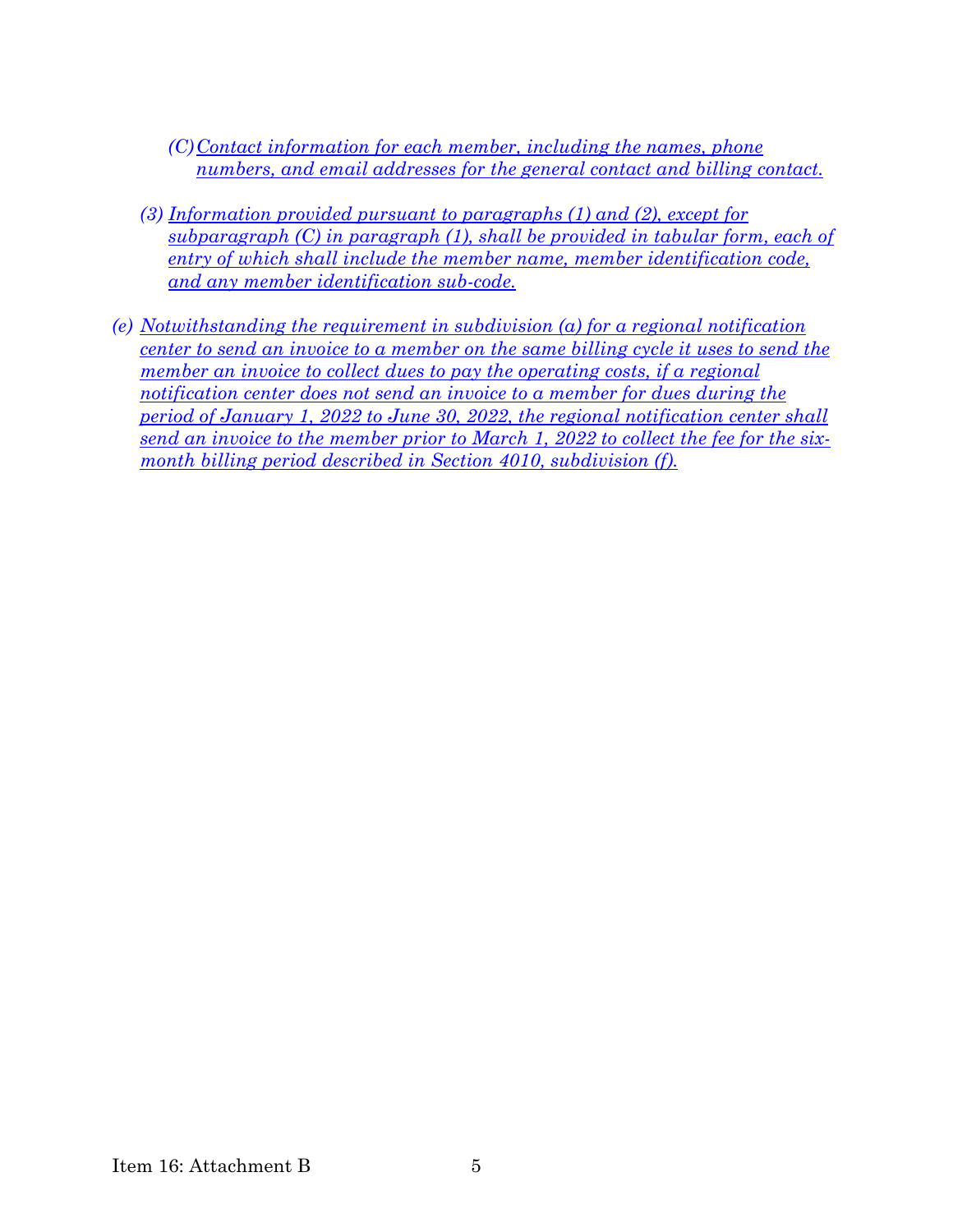#### **Attachment C**

#### **CALIFORNIA UNDERGROUND FACILITIES SAFE EXCAVATION BOARD**

#### **RESOLUTION NO. 20-09-02**

#### **APPROVING THE ADOPTION OF THE REGULATION TO AMEND REGULATORY FEES PURSUANT TO THE DIG SAFE ACT OF 2016 AND AUTHORIZING RULEMAKING PROCEEDINGS**

WHEREAS, pursuant to the Dig Safe Act of 2016 (SB 661, Chapter 809, Statutes of 2016) (the "Act"), codified under Government Code section 4216 et seq. (the "statute"), the California Underground Facilities Safe Excavation Board (the "Board") is mandated to coordinate education and outreach activities that encourage safe excavation practices, develop certain standards for safe excavation practices, investigate possible violations of the statute, and enforce the statute on specified persons;

WHEREAS, the Board is authorized under the Act to obtain funding for its operational expenses from a fee charged to members of the regional notification centers not to exceed the reasonable regulatory cost incident to enforcement of the statute, and the Board must apportion the fee in a manner consistent with formulas used by the regional notification centers;

WHEREAS, the Board adopted in Resolution 18-08-01 Section 4010 of Title 19 of the California Code of Regulations to establish fees pursuant to Government Code section 4216.16;

WHEREAS, the modification of the fee regulation is necessary to improve clarity to feepayers, streamline collections, and ensure the Board has sufficient funds to carry out it's mission;

WHEREAS, Government Code section 4216.22 provides that the Board may prescribe rules and regulations as may be necessary or proper to carry out the purposes and intent of the Act and to exercise the powers and duties conferred upon it by the Act;

THEREFORE, BE IT RESOLVED by the California Underground Facilities Safe Excavation Board as follows:

Section 1. The proposed regulation to modify provisions related to the fee charged to members of the regional notification centers as authorized under the Act is hereby approved in substantially the form submitted to the Board by staff. The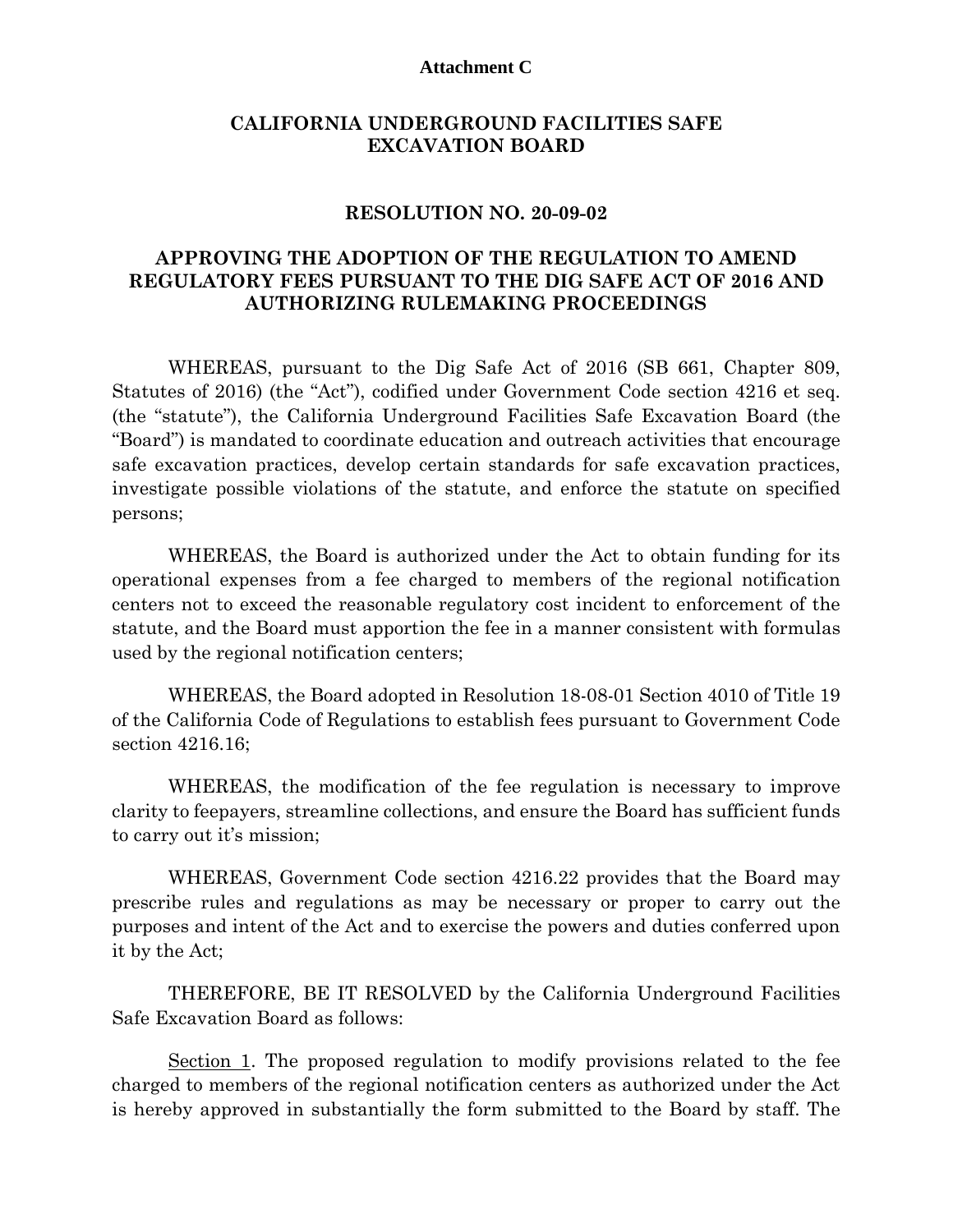Executive Officer is hereby authorized, for and on behalf of the Board, to proceed as required by the Administrative Procedure Act to adopt the proposed regulation and submit the proposed regulation with the supporting documentation required by law to the Office of Administrative Law.

Section 2. The Executive Officer is hereby authorized, for and on behalf of the Board, to take such actions, including making or causing to be made such changes to the proposed regulation as may be required for approval thereof by the Office of Administrative Law, and to execute and deliver any and all documents, including STD. 399 and STD. 400, that the Executive Officer may deem necessary or advisable in order to effectuate the purposes of this resolution.

Section 3. This resolution shall take effect immediately upon approval.

Date of Adoption: September 14, 2020